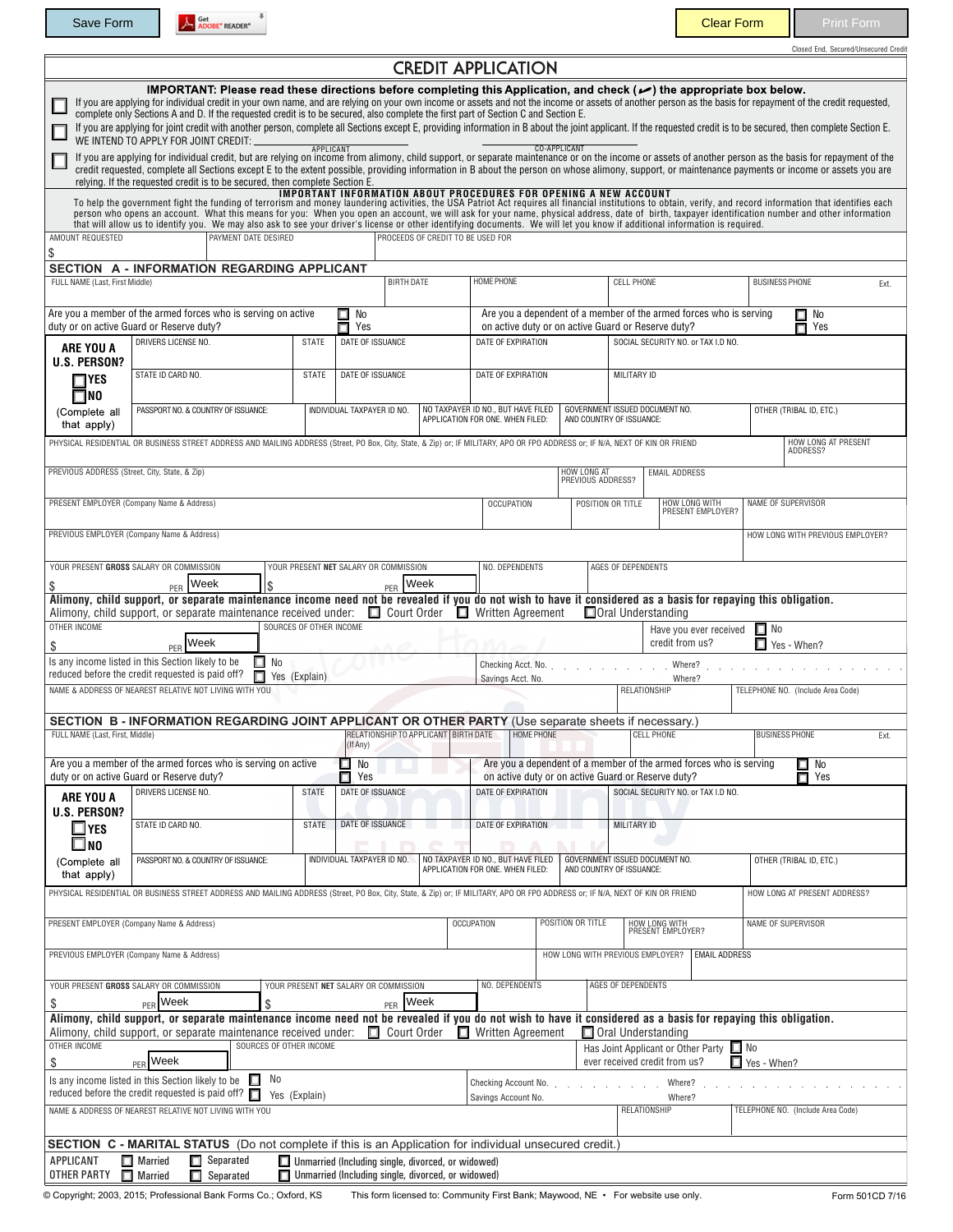| If Section B has been completed, this Section should be completed, giving information<br>Applicant-related information with an "A". If Section B was not completed, only give<br>about both the Applicant and Joint Applicant or Other Person. Please mark<br>information about the Applicant in this Section.<br>ASSETS OWNED (Use separate sheet if necessary.)<br>SUBJECT TO DEBT?<br><b>DESCRIPTION OF ASSETS</b><br>VALUE<br>NAMES OF OWNERS<br>Yes / No<br>CASH<br>\$<br>AUTOMOBILES (Make, Model, Year)<br>CASH VALUE OF LIFE INSURANCE (Issuer, Face Value)<br>REAL ESTATE (Location, Date Acquired)<br>MARKETABLE SECURITIES (Issuer, Type, No. of Shares)<br>OTHER (List)<br>TOTAL ASSETS<br>\$<br>0.00<br>OUTSTANDING DEBTS (Include charge accounts, installment contracts, credit cards, rent, mortgages, etc. Use separate sheet if necessary)<br>ORIGINAL<br>TYPE OF DEBT OR<br>PRESENT<br><b>MONTHLY</b><br>PAST DUE?<br>CREDITOR<br>NAME IN WHICH ACCOUNT IS CARRIED<br><b>ACCOUNT NUMBER</b><br><b>DEBT</b><br><b>BALANCE</b><br><b>PAYMENTS</b><br>Yes / No<br>(Omit Rent)<br>(Omit Rent)<br>LANDLORD OR MORTGAGE HOLDER<br>Rent Payment<br>□<br>п<br>\$<br>\$<br>\$<br>Mortgage<br>\$0.00<br>\$0.00<br>\$0.00<br><b>TOTAL DEBTS</b><br>DATE PAID OFF<br>CREDIT REFERENCES (Paid off Accounts)<br>\$<br>MY AUTO INSURANCE AGENT IS: (Name & Address<br>$\Box$<br>No<br>Are you the co-maker, endorser,<br>or quarantor on any loan or contract?<br>П<br>Yes - For Whom?<br>To Whom?<br>П<br>No<br>Are there any unsatisfied judgments<br>against you?<br>п.<br>Yes - Amount \$<br>If "Yes". To Whom Owed?<br>П<br>No<br>Have you been declared bankrupt in the<br>last 10 years?<br>П<br>Yes - Where?<br>Year?<br>OTHER OBLIGATIONS (For example, liability to pay alimony, child support, separate maintenance. Use separate sheet if necessary.)<br><b>SECTION E - SECURED CREDIT</b> (Complete only if credit is to be secured.) Briefly describe the property to be given as security:<br>PROPERTY DESCRIPTION<br>NAMES & ADDRESSES OF ALL CO-OWNERS OF THE PROPERTY<br>IF THE SECURITY IS REAL ESTATE, GIVE THE FULL NAME OF YOUR SPOUSE (if any):<br>CREDIT DISCLOSURES: An insurance product or annuity may be offered to you. If you purchase an insurance product or an annuity: (1) The insurance product or annuity is not<br>a deposit or other obligation of, or guaranteed by, this institution or our affiliate(s); (2) With exception of Federal Flood Insurance or Federal Crop Insurance, the insurance<br>product or annuity is not insured by the Federal Deposit Insurance Corporation or any other agency of the United States, this institution, or our affiliate(s); and (3) In the case<br>of an insurance product or annuity that involves an investment risk, there is investment risk associated with the insurance product, including the possible loss of value. If an<br>insurance product or annuity is offered we cannot condition an extension of credit on either of the following: (1) Your purchase of an insurance product or annuity from us or<br>any of our affiliates; or, (2) Your agreement not to obtain, or a prohibition on you from obtaining, an insurance product or annuity from an unaffiliated entity.<br><b>SIGNATURES</b><br>Unless I have purchased the insurance product(s) by mail or if the Credit Disclosures are provided<br>Everything that I have stated in this Application is correct to the best of my knowledge. I understand that<br>electronically, by signing below, I acknowledge that I have received the Credit Disclosures orally at<br>you will retain this Application whether or not it is approved. You are authorized to check my credit and<br>the time I have applied for credit and fully understand the disclosures noted above. I am also being<br>employment history and answer questions about your credit experience with me.<br>provided with a copy of these disclosures and I acknowledge receipt by my signature.<br>DATE<br>OTHER SIGNATURE (Where Applicable)<br>APPLICANT'S SIGNATURE<br><b>DATE</b><br>X<br>X<br>© Copyright; 2003, 2015; Professional Bank Forms Co.; Oxford, KS This form licensed to: Community First Bank; Maywood, NE · For website use only.<br>Form 501CD 7/16<br>Save Form<br><b>Print Form</b> | <b>SECTION D - ASSET &amp; DEBT INFORMATION</b> |  |  |  |  |  |  |  |
|-------------------------------------------------------------------------------------------------------------------------------------------------------------------------------------------------------------------------------------------------------------------------------------------------------------------------------------------------------------------------------------------------------------------------------------------------------------------------------------------------------------------------------------------------------------------------------------------------------------------------------------------------------------------------------------------------------------------------------------------------------------------------------------------------------------------------------------------------------------------------------------------------------------------------------------------------------------------------------------------------------------------------------------------------------------------------------------------------------------------------------------------------------------------------------------------------------------------------------------------------------------------------------------------------------------------------------------------------------------------------------------------------------------------------------------------------------------------------------------------------------------------------------------------------------------------------------------------------------------------------------------------------------------------------------------------------------------------------------------------------------------------------------------------------------------------------------------------------------------------------------------------------------------------------------------------------------------------------------------------------------------------------------------------------------------------------------------------------------------------------------------------------------------------------------------------------------------------------------------------------------------------------------------------------------------------------------------------------------------------------------------------------------------------------------------------------------------------------------------------------------------------------------------------------------------------------------------------------------------------------------------------------------------------------------------------------------------------------------------------------------------------------------------------------------------------------------------------------------------------------------------------------------------------------------------------------------------------------------------------------------------------------------------------------------------------------------------------------------------------------------------------------------------------------------------------------------------------------------------------------------------------------------------------------------------------------------------------------------------------------------------------------------------------------------------------------------------------------------------------------------------------------------------------------------------------------------------------------------------------------------------------------------------------------------------------------------------------------------------------------------------------------------------------------------------------------------------------------------------------------------------------------------------------------------------------------------------------------------------------------------------------------------------------------------------------------------------------------------------------------------------------------------------------------------------------------------------------------------------------------------------------------------------------------------------------------------------------|-------------------------------------------------|--|--|--|--|--|--|--|
|                                                                                                                                                                                                                                                                                                                                                                                                                                                                                                                                                                                                                                                                                                                                                                                                                                                                                                                                                                                                                                                                                                                                                                                                                                                                                                                                                                                                                                                                                                                                                                                                                                                                                                                                                                                                                                                                                                                                                                                                                                                                                                                                                                                                                                                                                                                                                                                                                                                                                                                                                                                                                                                                                                                                                                                                                                                                                                                                                                                                                                                                                                                                                                                                                                                                                                                                                                                                                                                                                                                                                                                                                                                                                                                                                                                                                                                                                                                                                                                                                                                                                                                                                                                                                                                                                                                                           |                                                 |  |  |  |  |  |  |  |
|                                                                                                                                                                                                                                                                                                                                                                                                                                                                                                                                                                                                                                                                                                                                                                                                                                                                                                                                                                                                                                                                                                                                                                                                                                                                                                                                                                                                                                                                                                                                                                                                                                                                                                                                                                                                                                                                                                                                                                                                                                                                                                                                                                                                                                                                                                                                                                                                                                                                                                                                                                                                                                                                                                                                                                                                                                                                                                                                                                                                                                                                                                                                                                                                                                                                                                                                                                                                                                                                                                                                                                                                                                                                                                                                                                                                                                                                                                                                                                                                                                                                                                                                                                                                                                                                                                                                           |                                                 |  |  |  |  |  |  |  |
|                                                                                                                                                                                                                                                                                                                                                                                                                                                                                                                                                                                                                                                                                                                                                                                                                                                                                                                                                                                                                                                                                                                                                                                                                                                                                                                                                                                                                                                                                                                                                                                                                                                                                                                                                                                                                                                                                                                                                                                                                                                                                                                                                                                                                                                                                                                                                                                                                                                                                                                                                                                                                                                                                                                                                                                                                                                                                                                                                                                                                                                                                                                                                                                                                                                                                                                                                                                                                                                                                                                                                                                                                                                                                                                                                                                                                                                                                                                                                                                                                                                                                                                                                                                                                                                                                                                                           |                                                 |  |  |  |  |  |  |  |
|                                                                                                                                                                                                                                                                                                                                                                                                                                                                                                                                                                                                                                                                                                                                                                                                                                                                                                                                                                                                                                                                                                                                                                                                                                                                                                                                                                                                                                                                                                                                                                                                                                                                                                                                                                                                                                                                                                                                                                                                                                                                                                                                                                                                                                                                                                                                                                                                                                                                                                                                                                                                                                                                                                                                                                                                                                                                                                                                                                                                                                                                                                                                                                                                                                                                                                                                                                                                                                                                                                                                                                                                                                                                                                                                                                                                                                                                                                                                                                                                                                                                                                                                                                                                                                                                                                                                           |                                                 |  |  |  |  |  |  |  |
|                                                                                                                                                                                                                                                                                                                                                                                                                                                                                                                                                                                                                                                                                                                                                                                                                                                                                                                                                                                                                                                                                                                                                                                                                                                                                                                                                                                                                                                                                                                                                                                                                                                                                                                                                                                                                                                                                                                                                                                                                                                                                                                                                                                                                                                                                                                                                                                                                                                                                                                                                                                                                                                                                                                                                                                                                                                                                                                                                                                                                                                                                                                                                                                                                                                                                                                                                                                                                                                                                                                                                                                                                                                                                                                                                                                                                                                                                                                                                                                                                                                                                                                                                                                                                                                                                                                                           |                                                 |  |  |  |  |  |  |  |
|                                                                                                                                                                                                                                                                                                                                                                                                                                                                                                                                                                                                                                                                                                                                                                                                                                                                                                                                                                                                                                                                                                                                                                                                                                                                                                                                                                                                                                                                                                                                                                                                                                                                                                                                                                                                                                                                                                                                                                                                                                                                                                                                                                                                                                                                                                                                                                                                                                                                                                                                                                                                                                                                                                                                                                                                                                                                                                                                                                                                                                                                                                                                                                                                                                                                                                                                                                                                                                                                                                                                                                                                                                                                                                                                                                                                                                                                                                                                                                                                                                                                                                                                                                                                                                                                                                                                           |                                                 |  |  |  |  |  |  |  |
|                                                                                                                                                                                                                                                                                                                                                                                                                                                                                                                                                                                                                                                                                                                                                                                                                                                                                                                                                                                                                                                                                                                                                                                                                                                                                                                                                                                                                                                                                                                                                                                                                                                                                                                                                                                                                                                                                                                                                                                                                                                                                                                                                                                                                                                                                                                                                                                                                                                                                                                                                                                                                                                                                                                                                                                                                                                                                                                                                                                                                                                                                                                                                                                                                                                                                                                                                                                                                                                                                                                                                                                                                                                                                                                                                                                                                                                                                                                                                                                                                                                                                                                                                                                                                                                                                                                                           |                                                 |  |  |  |  |  |  |  |
|                                                                                                                                                                                                                                                                                                                                                                                                                                                                                                                                                                                                                                                                                                                                                                                                                                                                                                                                                                                                                                                                                                                                                                                                                                                                                                                                                                                                                                                                                                                                                                                                                                                                                                                                                                                                                                                                                                                                                                                                                                                                                                                                                                                                                                                                                                                                                                                                                                                                                                                                                                                                                                                                                                                                                                                                                                                                                                                                                                                                                                                                                                                                                                                                                                                                                                                                                                                                                                                                                                                                                                                                                                                                                                                                                                                                                                                                                                                                                                                                                                                                                                                                                                                                                                                                                                                                           |                                                 |  |  |  |  |  |  |  |
|                                                                                                                                                                                                                                                                                                                                                                                                                                                                                                                                                                                                                                                                                                                                                                                                                                                                                                                                                                                                                                                                                                                                                                                                                                                                                                                                                                                                                                                                                                                                                                                                                                                                                                                                                                                                                                                                                                                                                                                                                                                                                                                                                                                                                                                                                                                                                                                                                                                                                                                                                                                                                                                                                                                                                                                                                                                                                                                                                                                                                                                                                                                                                                                                                                                                                                                                                                                                                                                                                                                                                                                                                                                                                                                                                                                                                                                                                                                                                                                                                                                                                                                                                                                                                                                                                                                                           |                                                 |  |  |  |  |  |  |  |
|                                                                                                                                                                                                                                                                                                                                                                                                                                                                                                                                                                                                                                                                                                                                                                                                                                                                                                                                                                                                                                                                                                                                                                                                                                                                                                                                                                                                                                                                                                                                                                                                                                                                                                                                                                                                                                                                                                                                                                                                                                                                                                                                                                                                                                                                                                                                                                                                                                                                                                                                                                                                                                                                                                                                                                                                                                                                                                                                                                                                                                                                                                                                                                                                                                                                                                                                                                                                                                                                                                                                                                                                                                                                                                                                                                                                                                                                                                                                                                                                                                                                                                                                                                                                                                                                                                                                           |                                                 |  |  |  |  |  |  |  |
|                                                                                                                                                                                                                                                                                                                                                                                                                                                                                                                                                                                                                                                                                                                                                                                                                                                                                                                                                                                                                                                                                                                                                                                                                                                                                                                                                                                                                                                                                                                                                                                                                                                                                                                                                                                                                                                                                                                                                                                                                                                                                                                                                                                                                                                                                                                                                                                                                                                                                                                                                                                                                                                                                                                                                                                                                                                                                                                                                                                                                                                                                                                                                                                                                                                                                                                                                                                                                                                                                                                                                                                                                                                                                                                                                                                                                                                                                                                                                                                                                                                                                                                                                                                                                                                                                                                                           |                                                 |  |  |  |  |  |  |  |
|                                                                                                                                                                                                                                                                                                                                                                                                                                                                                                                                                                                                                                                                                                                                                                                                                                                                                                                                                                                                                                                                                                                                                                                                                                                                                                                                                                                                                                                                                                                                                                                                                                                                                                                                                                                                                                                                                                                                                                                                                                                                                                                                                                                                                                                                                                                                                                                                                                                                                                                                                                                                                                                                                                                                                                                                                                                                                                                                                                                                                                                                                                                                                                                                                                                                                                                                                                                                                                                                                                                                                                                                                                                                                                                                                                                                                                                                                                                                                                                                                                                                                                                                                                                                                                                                                                                                           |                                                 |  |  |  |  |  |  |  |
|                                                                                                                                                                                                                                                                                                                                                                                                                                                                                                                                                                                                                                                                                                                                                                                                                                                                                                                                                                                                                                                                                                                                                                                                                                                                                                                                                                                                                                                                                                                                                                                                                                                                                                                                                                                                                                                                                                                                                                                                                                                                                                                                                                                                                                                                                                                                                                                                                                                                                                                                                                                                                                                                                                                                                                                                                                                                                                                                                                                                                                                                                                                                                                                                                                                                                                                                                                                                                                                                                                                                                                                                                                                                                                                                                                                                                                                                                                                                                                                                                                                                                                                                                                                                                                                                                                                                           |                                                 |  |  |  |  |  |  |  |
|                                                                                                                                                                                                                                                                                                                                                                                                                                                                                                                                                                                                                                                                                                                                                                                                                                                                                                                                                                                                                                                                                                                                                                                                                                                                                                                                                                                                                                                                                                                                                                                                                                                                                                                                                                                                                                                                                                                                                                                                                                                                                                                                                                                                                                                                                                                                                                                                                                                                                                                                                                                                                                                                                                                                                                                                                                                                                                                                                                                                                                                                                                                                                                                                                                                                                                                                                                                                                                                                                                                                                                                                                                                                                                                                                                                                                                                                                                                                                                                                                                                                                                                                                                                                                                                                                                                                           |                                                 |  |  |  |  |  |  |  |
|                                                                                                                                                                                                                                                                                                                                                                                                                                                                                                                                                                                                                                                                                                                                                                                                                                                                                                                                                                                                                                                                                                                                                                                                                                                                                                                                                                                                                                                                                                                                                                                                                                                                                                                                                                                                                                                                                                                                                                                                                                                                                                                                                                                                                                                                                                                                                                                                                                                                                                                                                                                                                                                                                                                                                                                                                                                                                                                                                                                                                                                                                                                                                                                                                                                                                                                                                                                                                                                                                                                                                                                                                                                                                                                                                                                                                                                                                                                                                                                                                                                                                                                                                                                                                                                                                                                                           |                                                 |  |  |  |  |  |  |  |
|                                                                                                                                                                                                                                                                                                                                                                                                                                                                                                                                                                                                                                                                                                                                                                                                                                                                                                                                                                                                                                                                                                                                                                                                                                                                                                                                                                                                                                                                                                                                                                                                                                                                                                                                                                                                                                                                                                                                                                                                                                                                                                                                                                                                                                                                                                                                                                                                                                                                                                                                                                                                                                                                                                                                                                                                                                                                                                                                                                                                                                                                                                                                                                                                                                                                                                                                                                                                                                                                                                                                                                                                                                                                                                                                                                                                                                                                                                                                                                                                                                                                                                                                                                                                                                                                                                                                           |                                                 |  |  |  |  |  |  |  |
|                                                                                                                                                                                                                                                                                                                                                                                                                                                                                                                                                                                                                                                                                                                                                                                                                                                                                                                                                                                                                                                                                                                                                                                                                                                                                                                                                                                                                                                                                                                                                                                                                                                                                                                                                                                                                                                                                                                                                                                                                                                                                                                                                                                                                                                                                                                                                                                                                                                                                                                                                                                                                                                                                                                                                                                                                                                                                                                                                                                                                                                                                                                                                                                                                                                                                                                                                                                                                                                                                                                                                                                                                                                                                                                                                                                                                                                                                                                                                                                                                                                                                                                                                                                                                                                                                                                                           |                                                 |  |  |  |  |  |  |  |
|                                                                                                                                                                                                                                                                                                                                                                                                                                                                                                                                                                                                                                                                                                                                                                                                                                                                                                                                                                                                                                                                                                                                                                                                                                                                                                                                                                                                                                                                                                                                                                                                                                                                                                                                                                                                                                                                                                                                                                                                                                                                                                                                                                                                                                                                                                                                                                                                                                                                                                                                                                                                                                                                                                                                                                                                                                                                                                                                                                                                                                                                                                                                                                                                                                                                                                                                                                                                                                                                                                                                                                                                                                                                                                                                                                                                                                                                                                                                                                                                                                                                                                                                                                                                                                                                                                                                           |                                                 |  |  |  |  |  |  |  |
|                                                                                                                                                                                                                                                                                                                                                                                                                                                                                                                                                                                                                                                                                                                                                                                                                                                                                                                                                                                                                                                                                                                                                                                                                                                                                                                                                                                                                                                                                                                                                                                                                                                                                                                                                                                                                                                                                                                                                                                                                                                                                                                                                                                                                                                                                                                                                                                                                                                                                                                                                                                                                                                                                                                                                                                                                                                                                                                                                                                                                                                                                                                                                                                                                                                                                                                                                                                                                                                                                                                                                                                                                                                                                                                                                                                                                                                                                                                                                                                                                                                                                                                                                                                                                                                                                                                                           |                                                 |  |  |  |  |  |  |  |
|                                                                                                                                                                                                                                                                                                                                                                                                                                                                                                                                                                                                                                                                                                                                                                                                                                                                                                                                                                                                                                                                                                                                                                                                                                                                                                                                                                                                                                                                                                                                                                                                                                                                                                                                                                                                                                                                                                                                                                                                                                                                                                                                                                                                                                                                                                                                                                                                                                                                                                                                                                                                                                                                                                                                                                                                                                                                                                                                                                                                                                                                                                                                                                                                                                                                                                                                                                                                                                                                                                                                                                                                                                                                                                                                                                                                                                                                                                                                                                                                                                                                                                                                                                                                                                                                                                                                           |                                                 |  |  |  |  |  |  |  |
|                                                                                                                                                                                                                                                                                                                                                                                                                                                                                                                                                                                                                                                                                                                                                                                                                                                                                                                                                                                                                                                                                                                                                                                                                                                                                                                                                                                                                                                                                                                                                                                                                                                                                                                                                                                                                                                                                                                                                                                                                                                                                                                                                                                                                                                                                                                                                                                                                                                                                                                                                                                                                                                                                                                                                                                                                                                                                                                                                                                                                                                                                                                                                                                                                                                                                                                                                                                                                                                                                                                                                                                                                                                                                                                                                                                                                                                                                                                                                                                                                                                                                                                                                                                                                                                                                                                                           |                                                 |  |  |  |  |  |  |  |
|                                                                                                                                                                                                                                                                                                                                                                                                                                                                                                                                                                                                                                                                                                                                                                                                                                                                                                                                                                                                                                                                                                                                                                                                                                                                                                                                                                                                                                                                                                                                                                                                                                                                                                                                                                                                                                                                                                                                                                                                                                                                                                                                                                                                                                                                                                                                                                                                                                                                                                                                                                                                                                                                                                                                                                                                                                                                                                                                                                                                                                                                                                                                                                                                                                                                                                                                                                                                                                                                                                                                                                                                                                                                                                                                                                                                                                                                                                                                                                                                                                                                                                                                                                                                                                                                                                                                           |                                                 |  |  |  |  |  |  |  |
|                                                                                                                                                                                                                                                                                                                                                                                                                                                                                                                                                                                                                                                                                                                                                                                                                                                                                                                                                                                                                                                                                                                                                                                                                                                                                                                                                                                                                                                                                                                                                                                                                                                                                                                                                                                                                                                                                                                                                                                                                                                                                                                                                                                                                                                                                                                                                                                                                                                                                                                                                                                                                                                                                                                                                                                                                                                                                                                                                                                                                                                                                                                                                                                                                                                                                                                                                                                                                                                                                                                                                                                                                                                                                                                                                                                                                                                                                                                                                                                                                                                                                                                                                                                                                                                                                                                                           |                                                 |  |  |  |  |  |  |  |
|                                                                                                                                                                                                                                                                                                                                                                                                                                                                                                                                                                                                                                                                                                                                                                                                                                                                                                                                                                                                                                                                                                                                                                                                                                                                                                                                                                                                                                                                                                                                                                                                                                                                                                                                                                                                                                                                                                                                                                                                                                                                                                                                                                                                                                                                                                                                                                                                                                                                                                                                                                                                                                                                                                                                                                                                                                                                                                                                                                                                                                                                                                                                                                                                                                                                                                                                                                                                                                                                                                                                                                                                                                                                                                                                                                                                                                                                                                                                                                                                                                                                                                                                                                                                                                                                                                                                           |                                                 |  |  |  |  |  |  |  |
|                                                                                                                                                                                                                                                                                                                                                                                                                                                                                                                                                                                                                                                                                                                                                                                                                                                                                                                                                                                                                                                                                                                                                                                                                                                                                                                                                                                                                                                                                                                                                                                                                                                                                                                                                                                                                                                                                                                                                                                                                                                                                                                                                                                                                                                                                                                                                                                                                                                                                                                                                                                                                                                                                                                                                                                                                                                                                                                                                                                                                                                                                                                                                                                                                                                                                                                                                                                                                                                                                                                                                                                                                                                                                                                                                                                                                                                                                                                                                                                                                                                                                                                                                                                                                                                                                                                                           |                                                 |  |  |  |  |  |  |  |
|                                                                                                                                                                                                                                                                                                                                                                                                                                                                                                                                                                                                                                                                                                                                                                                                                                                                                                                                                                                                                                                                                                                                                                                                                                                                                                                                                                                                                                                                                                                                                                                                                                                                                                                                                                                                                                                                                                                                                                                                                                                                                                                                                                                                                                                                                                                                                                                                                                                                                                                                                                                                                                                                                                                                                                                                                                                                                                                                                                                                                                                                                                                                                                                                                                                                                                                                                                                                                                                                                                                                                                                                                                                                                                                                                                                                                                                                                                                                                                                                                                                                                                                                                                                                                                                                                                                                           |                                                 |  |  |  |  |  |  |  |
|                                                                                                                                                                                                                                                                                                                                                                                                                                                                                                                                                                                                                                                                                                                                                                                                                                                                                                                                                                                                                                                                                                                                                                                                                                                                                                                                                                                                                                                                                                                                                                                                                                                                                                                                                                                                                                                                                                                                                                                                                                                                                                                                                                                                                                                                                                                                                                                                                                                                                                                                                                                                                                                                                                                                                                                                                                                                                                                                                                                                                                                                                                                                                                                                                                                                                                                                                                                                                                                                                                                                                                                                                                                                                                                                                                                                                                                                                                                                                                                                                                                                                                                                                                                                                                                                                                                                           |                                                 |  |  |  |  |  |  |  |
|                                                                                                                                                                                                                                                                                                                                                                                                                                                                                                                                                                                                                                                                                                                                                                                                                                                                                                                                                                                                                                                                                                                                                                                                                                                                                                                                                                                                                                                                                                                                                                                                                                                                                                                                                                                                                                                                                                                                                                                                                                                                                                                                                                                                                                                                                                                                                                                                                                                                                                                                                                                                                                                                                                                                                                                                                                                                                                                                                                                                                                                                                                                                                                                                                                                                                                                                                                                                                                                                                                                                                                                                                                                                                                                                                                                                                                                                                                                                                                                                                                                                                                                                                                                                                                                                                                                                           |                                                 |  |  |  |  |  |  |  |
|                                                                                                                                                                                                                                                                                                                                                                                                                                                                                                                                                                                                                                                                                                                                                                                                                                                                                                                                                                                                                                                                                                                                                                                                                                                                                                                                                                                                                                                                                                                                                                                                                                                                                                                                                                                                                                                                                                                                                                                                                                                                                                                                                                                                                                                                                                                                                                                                                                                                                                                                                                                                                                                                                                                                                                                                                                                                                                                                                                                                                                                                                                                                                                                                                                                                                                                                                                                                                                                                                                                                                                                                                                                                                                                                                                                                                                                                                                                                                                                                                                                                                                                                                                                                                                                                                                                                           |                                                 |  |  |  |  |  |  |  |
|                                                                                                                                                                                                                                                                                                                                                                                                                                                                                                                                                                                                                                                                                                                                                                                                                                                                                                                                                                                                                                                                                                                                                                                                                                                                                                                                                                                                                                                                                                                                                                                                                                                                                                                                                                                                                                                                                                                                                                                                                                                                                                                                                                                                                                                                                                                                                                                                                                                                                                                                                                                                                                                                                                                                                                                                                                                                                                                                                                                                                                                                                                                                                                                                                                                                                                                                                                                                                                                                                                                                                                                                                                                                                                                                                                                                                                                                                                                                                                                                                                                                                                                                                                                                                                                                                                                                           |                                                 |  |  |  |  |  |  |  |
|                                                                                                                                                                                                                                                                                                                                                                                                                                                                                                                                                                                                                                                                                                                                                                                                                                                                                                                                                                                                                                                                                                                                                                                                                                                                                                                                                                                                                                                                                                                                                                                                                                                                                                                                                                                                                                                                                                                                                                                                                                                                                                                                                                                                                                                                                                                                                                                                                                                                                                                                                                                                                                                                                                                                                                                                                                                                                                                                                                                                                                                                                                                                                                                                                                                                                                                                                                                                                                                                                                                                                                                                                                                                                                                                                                                                                                                                                                                                                                                                                                                                                                                                                                                                                                                                                                                                           |                                                 |  |  |  |  |  |  |  |
|                                                                                                                                                                                                                                                                                                                                                                                                                                                                                                                                                                                                                                                                                                                                                                                                                                                                                                                                                                                                                                                                                                                                                                                                                                                                                                                                                                                                                                                                                                                                                                                                                                                                                                                                                                                                                                                                                                                                                                                                                                                                                                                                                                                                                                                                                                                                                                                                                                                                                                                                                                                                                                                                                                                                                                                                                                                                                                                                                                                                                                                                                                                                                                                                                                                                                                                                                                                                                                                                                                                                                                                                                                                                                                                                                                                                                                                                                                                                                                                                                                                                                                                                                                                                                                                                                                                                           |                                                 |  |  |  |  |  |  |  |
|                                                                                                                                                                                                                                                                                                                                                                                                                                                                                                                                                                                                                                                                                                                                                                                                                                                                                                                                                                                                                                                                                                                                                                                                                                                                                                                                                                                                                                                                                                                                                                                                                                                                                                                                                                                                                                                                                                                                                                                                                                                                                                                                                                                                                                                                                                                                                                                                                                                                                                                                                                                                                                                                                                                                                                                                                                                                                                                                                                                                                                                                                                                                                                                                                                                                                                                                                                                                                                                                                                                                                                                                                                                                                                                                                                                                                                                                                                                                                                                                                                                                                                                                                                                                                                                                                                                                           |                                                 |  |  |  |  |  |  |  |
|                                                                                                                                                                                                                                                                                                                                                                                                                                                                                                                                                                                                                                                                                                                                                                                                                                                                                                                                                                                                                                                                                                                                                                                                                                                                                                                                                                                                                                                                                                                                                                                                                                                                                                                                                                                                                                                                                                                                                                                                                                                                                                                                                                                                                                                                                                                                                                                                                                                                                                                                                                                                                                                                                                                                                                                                                                                                                                                                                                                                                                                                                                                                                                                                                                                                                                                                                                                                                                                                                                                                                                                                                                                                                                                                                                                                                                                                                                                                                                                                                                                                                                                                                                                                                                                                                                                                           |                                                 |  |  |  |  |  |  |  |
|                                                                                                                                                                                                                                                                                                                                                                                                                                                                                                                                                                                                                                                                                                                                                                                                                                                                                                                                                                                                                                                                                                                                                                                                                                                                                                                                                                                                                                                                                                                                                                                                                                                                                                                                                                                                                                                                                                                                                                                                                                                                                                                                                                                                                                                                                                                                                                                                                                                                                                                                                                                                                                                                                                                                                                                                                                                                                                                                                                                                                                                                                                                                                                                                                                                                                                                                                                                                                                                                                                                                                                                                                                                                                                                                                                                                                                                                                                                                                                                                                                                                                                                                                                                                                                                                                                                                           |                                                 |  |  |  |  |  |  |  |
|                                                                                                                                                                                                                                                                                                                                                                                                                                                                                                                                                                                                                                                                                                                                                                                                                                                                                                                                                                                                                                                                                                                                                                                                                                                                                                                                                                                                                                                                                                                                                                                                                                                                                                                                                                                                                                                                                                                                                                                                                                                                                                                                                                                                                                                                                                                                                                                                                                                                                                                                                                                                                                                                                                                                                                                                                                                                                                                                                                                                                                                                                                                                                                                                                                                                                                                                                                                                                                                                                                                                                                                                                                                                                                                                                                                                                                                                                                                                                                                                                                                                                                                                                                                                                                                                                                                                           |                                                 |  |  |  |  |  |  |  |
|                                                                                                                                                                                                                                                                                                                                                                                                                                                                                                                                                                                                                                                                                                                                                                                                                                                                                                                                                                                                                                                                                                                                                                                                                                                                                                                                                                                                                                                                                                                                                                                                                                                                                                                                                                                                                                                                                                                                                                                                                                                                                                                                                                                                                                                                                                                                                                                                                                                                                                                                                                                                                                                                                                                                                                                                                                                                                                                                                                                                                                                                                                                                                                                                                                                                                                                                                                                                                                                                                                                                                                                                                                                                                                                                                                                                                                                                                                                                                                                                                                                                                                                                                                                                                                                                                                                                           |                                                 |  |  |  |  |  |  |  |
|                                                                                                                                                                                                                                                                                                                                                                                                                                                                                                                                                                                                                                                                                                                                                                                                                                                                                                                                                                                                                                                                                                                                                                                                                                                                                                                                                                                                                                                                                                                                                                                                                                                                                                                                                                                                                                                                                                                                                                                                                                                                                                                                                                                                                                                                                                                                                                                                                                                                                                                                                                                                                                                                                                                                                                                                                                                                                                                                                                                                                                                                                                                                                                                                                                                                                                                                                                                                                                                                                                                                                                                                                                                                                                                                                                                                                                                                                                                                                                                                                                                                                                                                                                                                                                                                                                                                           |                                                 |  |  |  |  |  |  |  |
|                                                                                                                                                                                                                                                                                                                                                                                                                                                                                                                                                                                                                                                                                                                                                                                                                                                                                                                                                                                                                                                                                                                                                                                                                                                                                                                                                                                                                                                                                                                                                                                                                                                                                                                                                                                                                                                                                                                                                                                                                                                                                                                                                                                                                                                                                                                                                                                                                                                                                                                                                                                                                                                                                                                                                                                                                                                                                                                                                                                                                                                                                                                                                                                                                                                                                                                                                                                                                                                                                                                                                                                                                                                                                                                                                                                                                                                                                                                                                                                                                                                                                                                                                                                                                                                                                                                                           |                                                 |  |  |  |  |  |  |  |
|                                                                                                                                                                                                                                                                                                                                                                                                                                                                                                                                                                                                                                                                                                                                                                                                                                                                                                                                                                                                                                                                                                                                                                                                                                                                                                                                                                                                                                                                                                                                                                                                                                                                                                                                                                                                                                                                                                                                                                                                                                                                                                                                                                                                                                                                                                                                                                                                                                                                                                                                                                                                                                                                                                                                                                                                                                                                                                                                                                                                                                                                                                                                                                                                                                                                                                                                                                                                                                                                                                                                                                                                                                                                                                                                                                                                                                                                                                                                                                                                                                                                                                                                                                                                                                                                                                                                           |                                                 |  |  |  |  |  |  |  |
|                                                                                                                                                                                                                                                                                                                                                                                                                                                                                                                                                                                                                                                                                                                                                                                                                                                                                                                                                                                                                                                                                                                                                                                                                                                                                                                                                                                                                                                                                                                                                                                                                                                                                                                                                                                                                                                                                                                                                                                                                                                                                                                                                                                                                                                                                                                                                                                                                                                                                                                                                                                                                                                                                                                                                                                                                                                                                                                                                                                                                                                                                                                                                                                                                                                                                                                                                                                                                                                                                                                                                                                                                                                                                                                                                                                                                                                                                                                                                                                                                                                                                                                                                                                                                                                                                                                                           |                                                 |  |  |  |  |  |  |  |
|                                                                                                                                                                                                                                                                                                                                                                                                                                                                                                                                                                                                                                                                                                                                                                                                                                                                                                                                                                                                                                                                                                                                                                                                                                                                                                                                                                                                                                                                                                                                                                                                                                                                                                                                                                                                                                                                                                                                                                                                                                                                                                                                                                                                                                                                                                                                                                                                                                                                                                                                                                                                                                                                                                                                                                                                                                                                                                                                                                                                                                                                                                                                                                                                                                                                                                                                                                                                                                                                                                                                                                                                                                                                                                                                                                                                                                                                                                                                                                                                                                                                                                                                                                                                                                                                                                                                           |                                                 |  |  |  |  |  |  |  |
|                                                                                                                                                                                                                                                                                                                                                                                                                                                                                                                                                                                                                                                                                                                                                                                                                                                                                                                                                                                                                                                                                                                                                                                                                                                                                                                                                                                                                                                                                                                                                                                                                                                                                                                                                                                                                                                                                                                                                                                                                                                                                                                                                                                                                                                                                                                                                                                                                                                                                                                                                                                                                                                                                                                                                                                                                                                                                                                                                                                                                                                                                                                                                                                                                                                                                                                                                                                                                                                                                                                                                                                                                                                                                                                                                                                                                                                                                                                                                                                                                                                                                                                                                                                                                                                                                                                                           |                                                 |  |  |  |  |  |  |  |
|                                                                                                                                                                                                                                                                                                                                                                                                                                                                                                                                                                                                                                                                                                                                                                                                                                                                                                                                                                                                                                                                                                                                                                                                                                                                                                                                                                                                                                                                                                                                                                                                                                                                                                                                                                                                                                                                                                                                                                                                                                                                                                                                                                                                                                                                                                                                                                                                                                                                                                                                                                                                                                                                                                                                                                                                                                                                                                                                                                                                                                                                                                                                                                                                                                                                                                                                                                                                                                                                                                                                                                                                                                                                                                                                                                                                                                                                                                                                                                                                                                                                                                                                                                                                                                                                                                                                           |                                                 |  |  |  |  |  |  |  |
|                                                                                                                                                                                                                                                                                                                                                                                                                                                                                                                                                                                                                                                                                                                                                                                                                                                                                                                                                                                                                                                                                                                                                                                                                                                                                                                                                                                                                                                                                                                                                                                                                                                                                                                                                                                                                                                                                                                                                                                                                                                                                                                                                                                                                                                                                                                                                                                                                                                                                                                                                                                                                                                                                                                                                                                                                                                                                                                                                                                                                                                                                                                                                                                                                                                                                                                                                                                                                                                                                                                                                                                                                                                                                                                                                                                                                                                                                                                                                                                                                                                                                                                                                                                                                                                                                                                                           |                                                 |  |  |  |  |  |  |  |